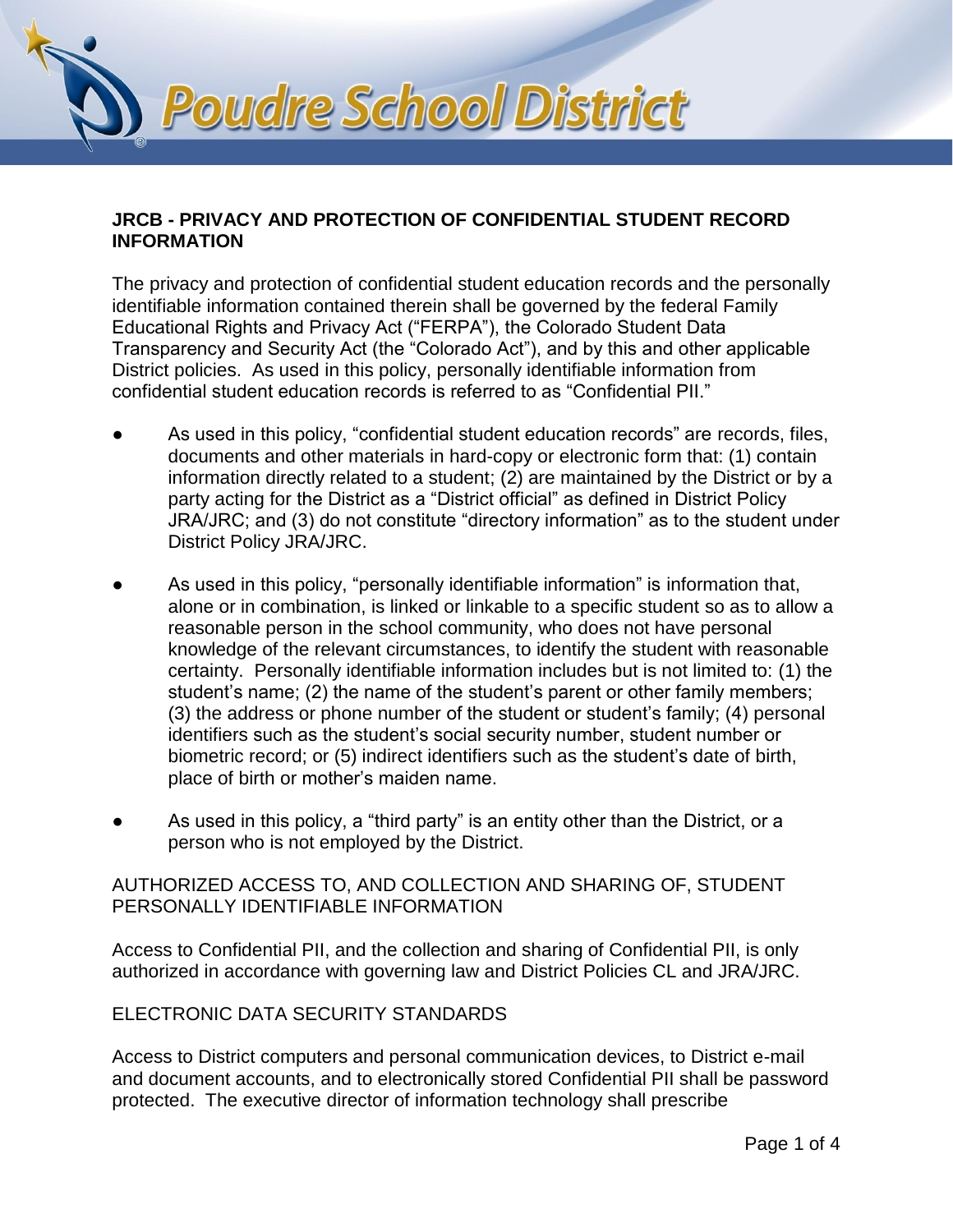requirements for password complexity and for the period of time a password may remain in effect before needing to be changed.

E-mail between District accounts shall be encrypted in transmission and at rest. Procedures shall be available to encrypt e-mail in transmission and at rest between District accounts and third-party accounts.

The executive director of operations shall implement practices and procedures to help ensure the security of electronically stored Confidential PII, including but not limited to: (1) controlled building and data center access; and (2) video surveillance monitoring.

The executive director of information technology shall implement practices and procedures to maintain the security of electronically stored Confidential PII, including but not limited to: (1) access logging and monitoring by device and location; (2) intrusion penetration and vulnerability testing; (3) use of automated tools and monitoring procedures to detect, report and remediate system vulnerabilities and breaches; (4) responding to threats and occurrences of unauthorized access, loss, disclosure, modification, disruption or destruction of electronically stored Confidential PII; and (5) notifying affected persons and other appropriate parties of such threats and occurrences.

The executive director of information technology shall administer District Policy EHA, shall take steps to ensure that the use of District information technology by District employees and volunteers is in compliance with District Policy GBEE, and shall take steps to ensure that the use of District information technology by District students is in compliance with District Policy JS.

District employees, volunteers and students shall report to the Information Technology Department all threats and known or suspected occurrences of unauthorized access, loss, disclosure, modification, disruption or destruction of electronically stored Confidential PII.

## ELECTRONIC DATA SECURITY AUDITS

The executive director of information technology shall ensure that an audit is conducted at least annually regarding the District's electronic data equipment, software, programs and procedures as they relate to the security of Confidential PII. The executive director of information technology shall prepare a confidential written report of each such audit with findings and recommendations, shall provide a copy of the report to the superintendent, and shall provide additional copies of the report to the Board of Education and/or to other District employees as directed by the superintendent.

## DATA RETENTION AND DESTRUCTION

All student education records, including but not limited to confidential student education records, shall be retained for the periods required by governing law and District Policy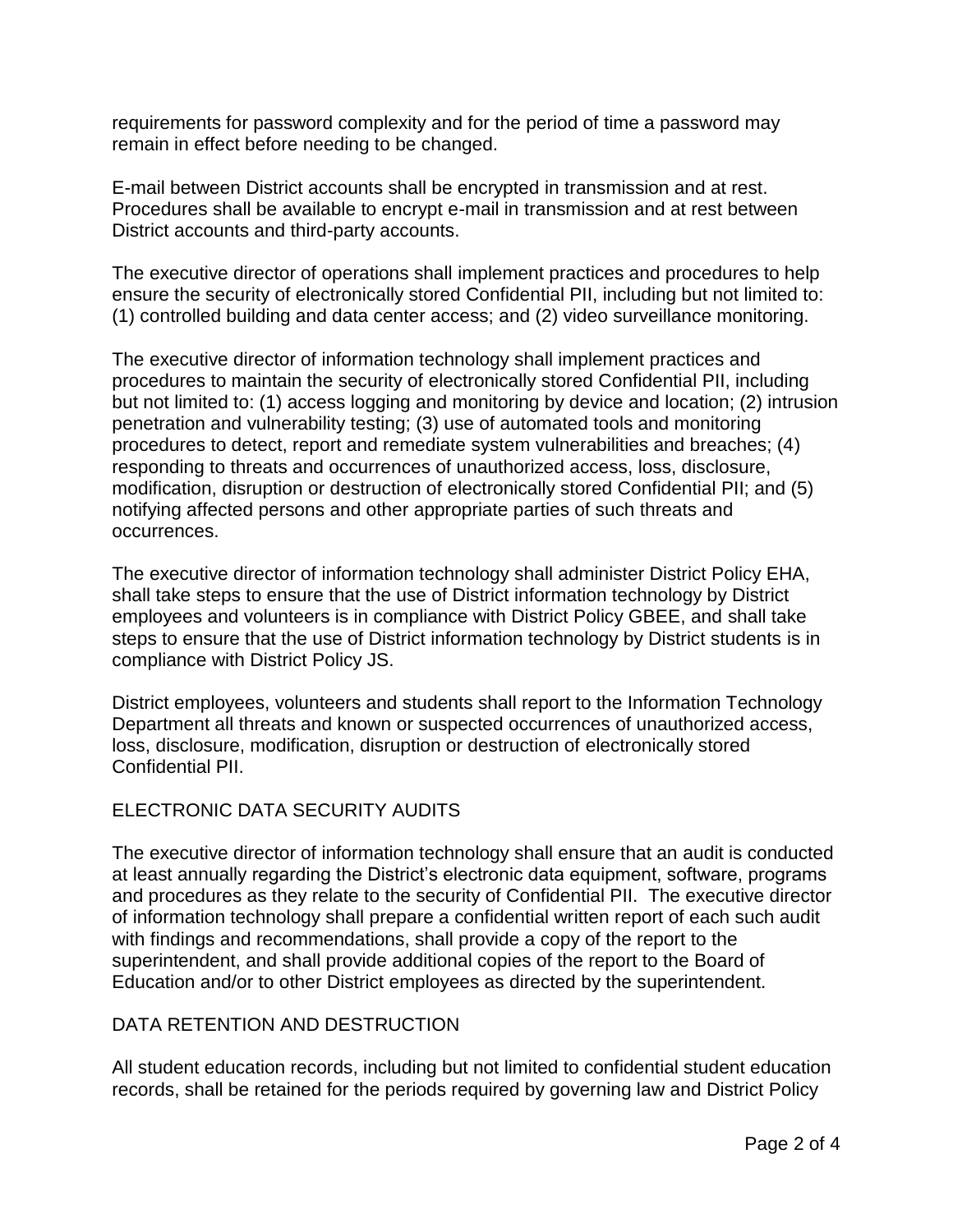EHB. Thereafter, such records are subject to destruction in accordance with governing law and District administrative guidelines and procedures.

#### DISTRICT STAFF TRAINING

The District shall take measures to periodically educate and train staff members regarding their obligation under governing law and District policies to maintain the privacy and protection of Confidential PII, including but not limited to maintaining the privacy and protection of Confidential PII when using District information technology, online services and mobile applications.

SCHOOL SERVICE CONTRACT PROVIDER MISUSE AND/OR UNAUTHORIZED DISCLOSURE OF CONFIDENTIAL PII

If a "school service contract provider" (as defined by the Colorado Act) commits a material breach of a contract with the District that involves the misuse or unauthorized disclosure of Confidential PII, that contract shall be subject to termination and the school service contract provider may be disqualified from future contracts with the District.

In the event a school service contract provider's contract with the District is terminated and/or the provider is disqualified from future contracts with the District as provided in the immediately preceding paragraph, the provider may file a complaint with the Board of Education and request a hearing pursuant to the procedures in section 6 of Board of Education Policy GP 3.12.

#### PARENT/GUARDIAN COMPLAINTS REGARDING COMPLIANCE WITH THE COLORADO STUDENT DATA TRANSPARENCY AND SECURITY ACT

The parent/guardian of a current District student may file a written complaint with the superintendent if the parent/guardian believes he/she or the student has been harmed as a result of the District's failure to comply with the requirements of the Colorado Act. The written complaint must be filed within thirty (30) calendar days of the date the parent/guardian first learned of the facts causing him/her to believe that the District failed to comply with the requirements of the Colorado Act.

The written complaint filed by the parent/guardian shall include: (1) the name, home address and telephone number of the parent/guardian and the student; (2) a detailed description of the alleged events supporting the parent's/guardian's belief that the District failed to comply with the requirements of the Colorado Act, including to the extent possible the dates and times the alleged events occurred and the names of the individuals involved, including any witnesses; (3) identification of any District employees involved in the alleged failure of compliance with the requirements of the Colorado Act; (4) a description of how the parent/guardian and/or the student was harmed as a result of the District's alleged failure to comply with the requirements of the Colorado Act; and